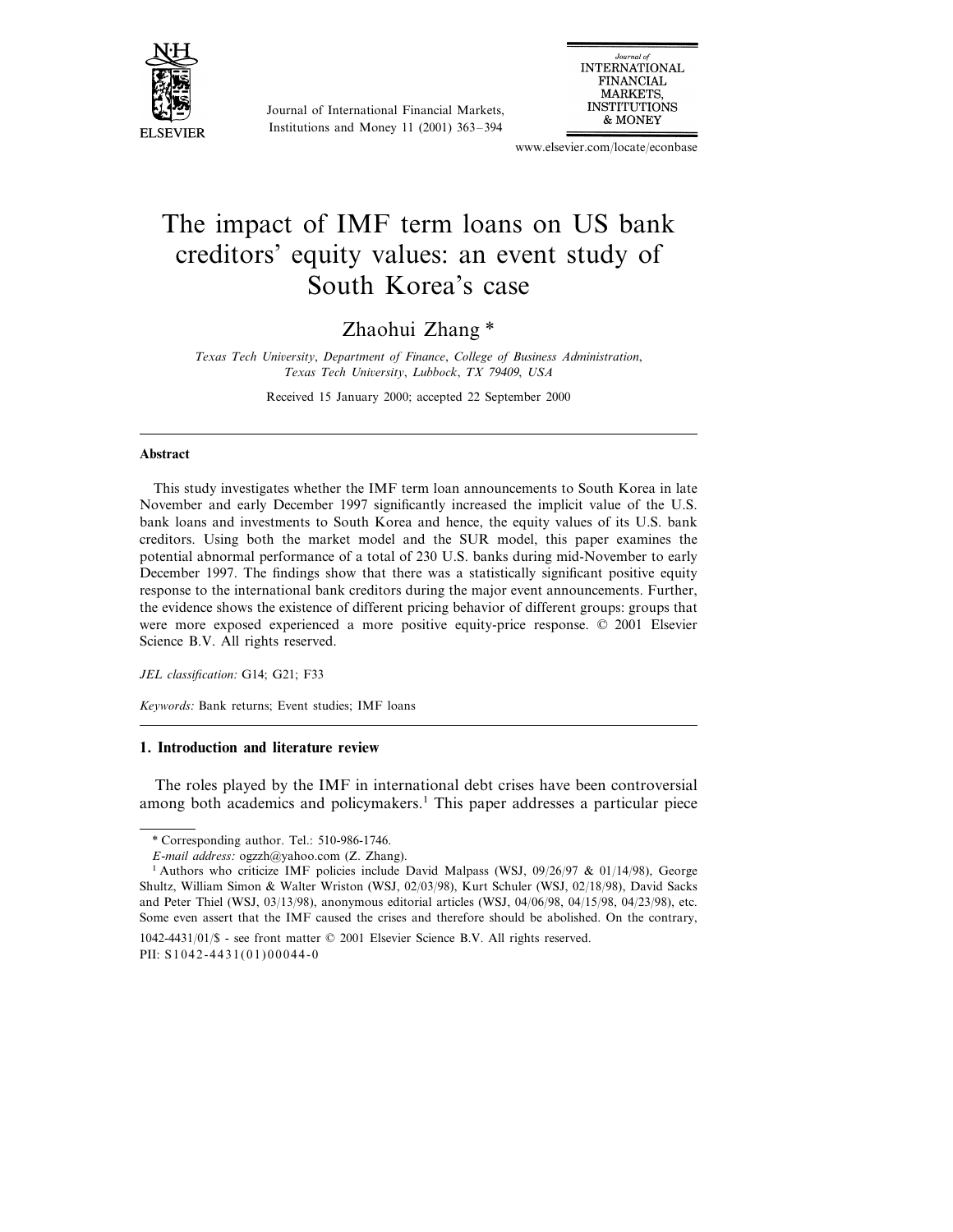of that controversy: whether IMF loan commitments affect banks' equity values. It tries to resolve the serious concern from the policymakers and academics whether there exists significant equity response associated with the IMF loan commitments made in the international debt markets. In addition, the traditional rational pricing versus contagion pricing hypothesis studied in the previous literature is also tested.

Event studies focusing on bank equity values are widespread in the literature.<sup>2</sup> A brief review of the literature related to the international debt crisis is conducted below.

Cornell and Shapiro (1986) study the impact of the 1982 Mexican foreign debt moratorium on the pricing of U.S. bank stocks. Targeting the necessity of the International Lending Supervision Act (ILSA), the paper studies the question of whether, in the absence of disclosure, investors were able to discriminate between those banks with extensive foreign loans and those with lesser or no foreign exposure. The authors found significant negative coefficient estimates of Latin American loan exposure for biannual and annual returns but not for monthly and selected event dates' returns. This finding supports the authors' 'dribs and drabs' hypothesis, which holds that predominantly negative information was slowly disseminated throughout this time period. The authors conclude that event studies using the traditional methodology by pre-specifying the event dates tend to underestimate the impact of Latin American loan exposure on the relative pricing of bank stocks.

Bruner and Simms (1987) also study the impact of August 19, 1982 Mexican debt moratorium on bank stock returns. The paper tries to resolve an important question that previous studies of this event ignore: the rapidity of the market's response, or the duration of the response of the investors, to the actual deterioration in asset quality caused by Mexican exposure. Two pairs of hypotheses are tested in this paper. The first is the new information hypothesis versus the information leakage ('dribs and drabs') hypothesis. The new information hypothesis holds that the event provides new information about the deteriorating quality of Latin American loans, therefore, the stock returns should be affected significantly. On the contrary, the information leakage hypothesis argues that the event does not provide any new information because of the existence of the preceding events and signals. The second is the rational-pricing hypothesis versus the investor-contagion hypothesis. Simply speaking, the rational-pricing hypothesis holds that the size of the investor response to the event is related to the degree of the exposure level, while the investor-contagion

<sup>2</sup> Some previous event studies using similar methodologies to those in this paper include: Sinkey and Carter (1999), Johnson and Sarkar (1996), Cornett, et al. (1996), Clark and Perfect (1996), Unal, et al. (1993), Demirguc-kunt and Huizinga (1993), Madura and Zarruk (1993), Musumeci and Sinkey (1990a,b), De Jong and Thompson (1990), Eyssell and Arshadi (1990), Cornett and Tehranian (1989, 1990), Karafiath and Glascock (1989), Billingsley et al. (1988), Smirlock and Kaufold (1987), Bruner and Simms (1987), Cornell and Shapiro (1986), etc.

then U.S. Treasury Secretary Rubin, Fed Chairman Greenspan (1998) and then Deputy Treasury Secretary Lawrence Summers (WSJ, 03/27/98), David Rockefeller (WSJ, 05/01/98), etc., argue that IMF loans are not only necessary but also the IMF need to be strengthened. To make things even more ambiguous, it was reported (WSJ, 05/07/98), Paul Volcker testified, along with George Shultz, in the Congress that the IMF should be abolished. However, he argued in favor of fresh IMF funding.